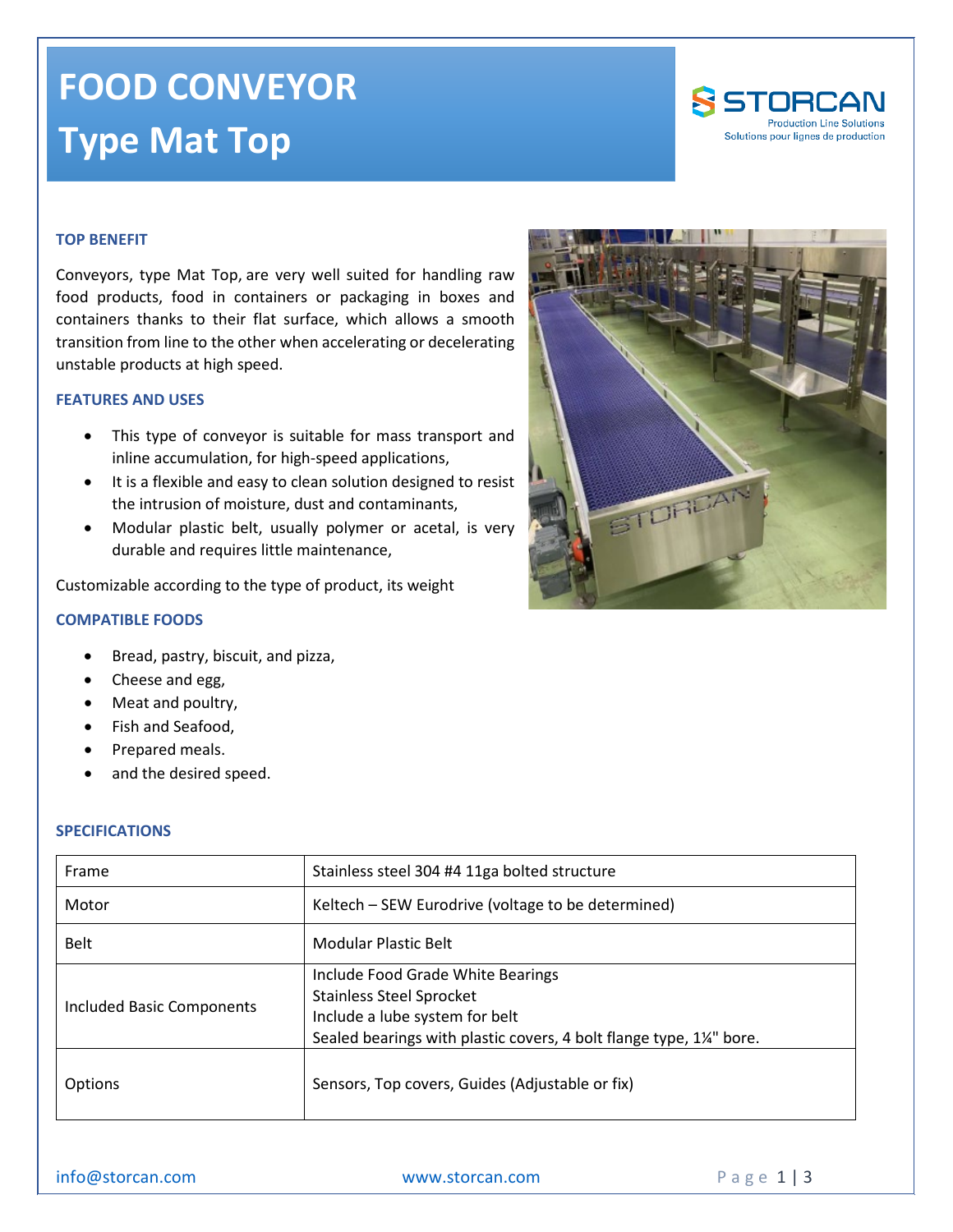## **LAYOUT**





[info@storcan.com](mailto:info@storcan.com) [www.storcan.com](http://www.storcan.com/) Page 2 | 3

020028